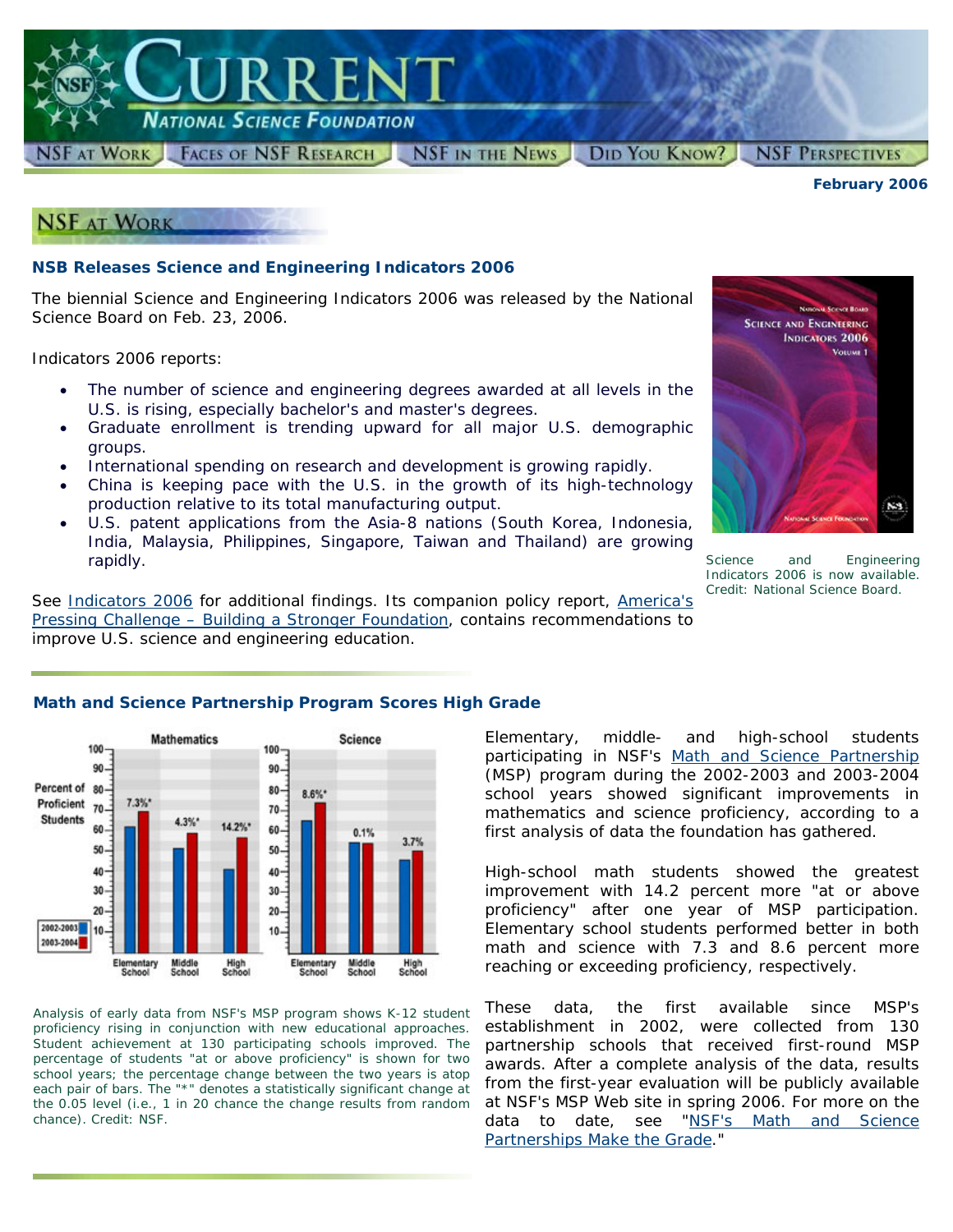## **Ancient Tyrannosaur Proves Most Primitive Yet Discovered**

A 40-foot-long dinosaur fossil discovered in China's Junggar Basin appears to be a new genus and species of dinosaur -- as well as the most primitive tyrannosaur yet found. The small dinosaur, *Guanlong wucaii*, is a type of dinosaur known as a coelurosaur, which is closely related to birds and much smaller than its legendary relative -- the 15-foot-tall, 40-foot-long *Tyrannosaurus rex*.

A team of researchers supported by NSF and the National Geographic Society identified the dinosaur based on the skeleton's cranial features and long, shallow snout. Still, *Guanlong* is identified as a tyrannosaur based on the shape of its teeth and skull openings as well as its pelvic features, said James Clark of George Washington University in Washington, D.C. The findings were reported in the journal *Nature*.

See the NSF press release "[Scientists Discover Oldest-Known and](http://www.nsf.gov/news/news_summ.jsp?cntn_id=105777) Scientists have discovered the oldest known [Most-Primitive Tyrannosaur"](http://www.nsf.gov/news/news_summ.jsp?cntn_id=105777) for more information.



*relative of* T. rex*. Credit: Zhongda Zhang, Institute of Vertebrate Paleontology and Paleoanthropology*.

## **One Step Closer to Answering, "Are We Alone?"**



*Artist's rendition of the newly discovered extrasolar planet. Credit: European Southern Observatory.*

Using a relatively new planet-hunting technique, researchers discovered what is likely the most Earth-like planet detected to date. Planet OGLE-2005-BLG-390Lb -- the smallest planet yet found orbiting a star outside our solar system -- is located more than 20,000 light years away in the constellation Scorpio, near the center of our Milky Way galaxy.

This discovery was made possible by gravitational microlensing, a technique based on a concept first discussed by Albert Einstein in the early  $20<sup>th</sup>$  century. This technique can spot worlds onetenth the mass of our own. The recent discovery suggests this may be an exceptional technology for finding distant planets with traits that could support life. For more information on this recent discovery or microlensing, see NSF's ["Closer to Home](http://www.nsf.gov/news/news_summ.jsp?cntn_id=105759)" press release.

## **Atkins to Head NSF's Office of Cyberinfrastructure**

NSF has named distinguished computer scientist Daniel E. Atkins to head its newly created [Office of Cyberinfrastructure \(OCI\)](http://www.nsf.gov/dir/index.jsp?org=OCI). Atkins, a professor in the School of Information and in the Department of Electrical and Computer Engineering at the University of Michigan, Ann Arbor, has made major contributions to high-performance computer architecture, and led or participated in the design and construction of seven experimental machines including some of the earliest parallel computers.

Atkins will join NSF on June 5, 2006, as Director of the OCI, which has a FY 2006 budget of \$127 million. The President's budget request for OCI in FY 2007 calls for \$182.42 million -- an increase of \$55.3 million, or 43.5%. The OCI will work closely with all NSF offices and directorates to realize the *infrastructure report, also known as the*  Foundation's emerging [Vision for 21st Century Discovery](http://www.nsf.gov/od/oci/ci_v5.pdf).



*Cover of NSF's Advisory Panel on Cyber-"Atkins Report." Atkins, who co-authored the report, will soon head NSF's OCI. Credit: NSF.*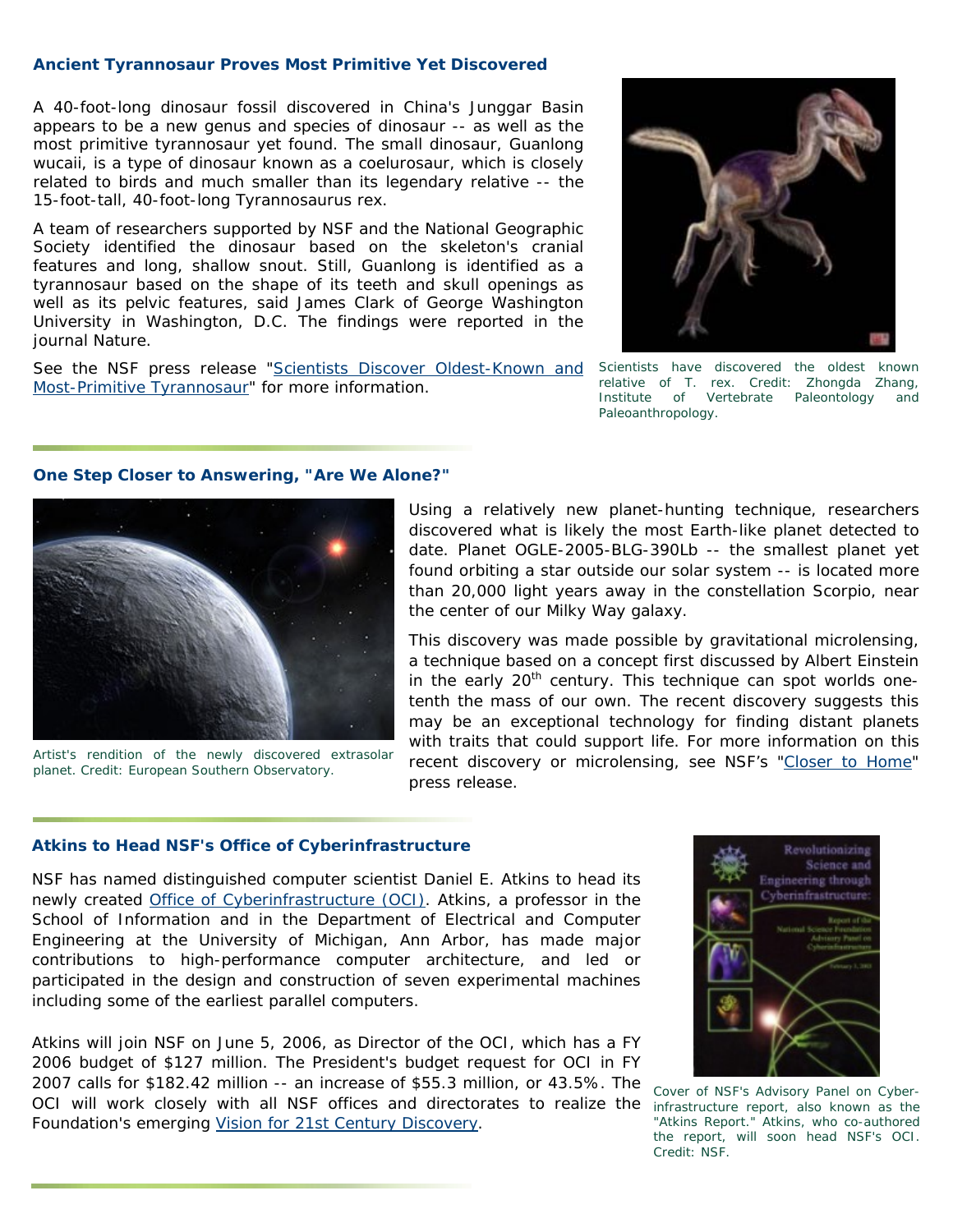## **FACES OF NSF RESEARCH**

## **Biologist Tackles Plant Disease, One Genome at a Time**



*Cornell University Professor Alan Collmer*

With funding from NSF's Plant Genome Research Project, Cornell University's Alan Collmer led the effort to sequence the genome of a tiny plant pathogen, *Pseudomonas syringae*. Because the genome of *Arabidopsis --* one of the pathogen's plant hosts -- was already known, scientists now have a full host-pathogen model to help understand plant disease.

### **NSF:** *How do you think the age of genomics has advanced the plant sciences?*

**Collmer:** Just as a blueprint guides the building of a house, a complete genome sequence can guide the integration of many reductionist studies into an understanding of the whole organism as a living system...The databases, biological tools, and web resources that collect around a genome project help to nucleate a research community that is larger than the sum of its parts.

#### **NSF:** *What are the guiding research questions that drive your work?*

**Collmer:** Plants are surrounded and probed by a myriad of microbes but are parasitized by relatively few. How do plants defend themselves, and what are the molecular secrets of successful pathogens? Over the past 20 years our field has made tremendous progress in understanding a few virulence systems...But these pioneering studies have also revealed bewilderingly complex webs of molecular interactions.

#### **NSF:** *What gives you the most satisfaction in your work?*

**Collmer:** I get the most satisfaction from teaching and working with young scientists, which I have been fortunate to do with students from the high school level to the postdoctoral level. It is gratifying to see a new generation of students nurturing the clear-eyed curiosity and analytical skills that will enable them to pursue a profession, serve society, and (particularly important these days) join a world-wide community that is linked by shared curiosities rather than dogma.

### *For more on Collmer's research, see "[Of Plants and Pathogens: A Model Relationship"](http://www.nsf.gov/discoveries/disc_summ.jsp?cntn_id=105853&org=NSF) on the NSF website.*

# **NSF IN THE NEWS**

### [America Can't Afford to Lose Its Edge](http://www.stltoday.com/stltoday/news/stories.nsf/editorialcommentary/story/190BB9960E971C6A862571170001FD72?OpenDocument&highlight=2%2C%22leshner%22) --

*St. Louis Post-Dispatch* (02/16/06) President Bush has pledged to dramatically increase the budget of the National Science Foundation. Federal investments in science have directly impacted the lives of every American. For example, NSF funding helped in the early development of the Web, fiber optics, and bar codes.

#### [Prospects Bright for Bush's Competitiveness](http://www.latimes.com/news/nationworld/nation/la-na-compete12feb12,0,1699619.story?coll=la-home-nation)

[Plan](http://www.latimes.com/news/nationworld/nation/la-na-compete12feb12,0,1699619.story?coll=la-home-nation) -- *Los Angeles Times* (02/12/06) The Bush administration has budgeted \$5.9 billion for the American Competitiveness Initiative in fiscal 2007, including \$1.3 billion in new spending to train teachers and support research activities through agencies like the National Science Foundation.

#### [Spreading Cybersecurity](http://www.washingtonpost.com/wp-dyn/content/article/2006/02/08/AR2006020801378.html) -- *Washington Post*

(02/09/06) The National Science Foundation has awarded a D.C.-regional consortium a four-year, \$3 million grant to boost the number of cybersecurity technicians in the area and enhance the safety of the Internet. The consortium has established a "virtual regional center" dubbed CyberWatch to aid its efforts.

### [Mine Buster Targets Breast Cancer](http://www.wired.com/news/technology/1,70113-0.html) -- *Wired*

(01/31/06) University of Arkansas associate professor of electrical engineering Magda El-Shenawee is adapting technology she created to detect land mines to detect early-stage breast cancer. Her efforts gained a boost from a three-year, \$470,000 National Science Foundation grant aimed at collaboration with researchers at the University of Mississippi who are working on small sensors compatible with her software.

## **DID YOU KNOW?**

Fundamental research supported by NSF led to the development of magnetic resonance imaging (MRI). Paul Lauterbur of the University of Illinois, Urbana-Champaign, was first to propose and demonstrate the use of magnetic resonance to produce images -- a discovery that resulted in his 2003 Nobel Prize.

Today, MRIs are used to visualize tumors, bleeding, injury and infections. According to one report, an estimated 24.2 million MRIs were performed in the U.S. in 2003.



*The world's first magnetic resonance scanner (1977). NSFsupported research led to the development of MRI technology. Credit: Courtesy Corporation.* 

An MRI machine generates a strong magnetic field that causes molecules in the body to align themselves according to their own magnetic properties. That realignment is detected, and the resulting data are converted into images of organs and structures in the body, with no known harmful effects.

Radiation oncologist Timothy Jamieson, a partner in the Florida & Georgia Radiation Oncology Group, said that in his daily fight against cancer, the MRI's sensitivity is superior to other methods used to visualize tumors -- it is critical in brain cancers, for example. Additionally Jamieson commented, "With today's increased awareness of the risks associated with exposure to radiation, the MRI is seen as a valuable alternative to technologies dependent on x-rays -- like CT scans that have perhaps been overprescribed."